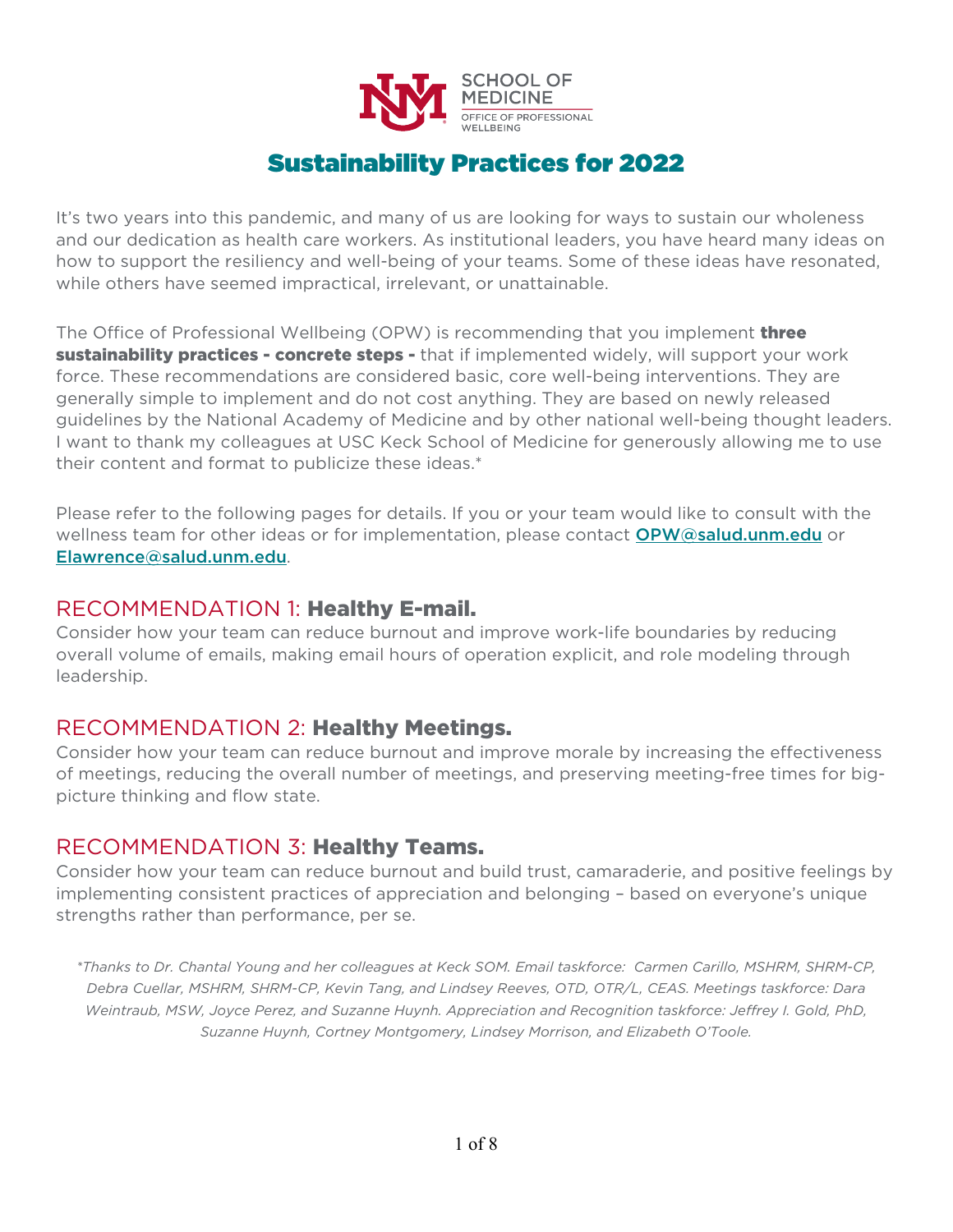# WELL-BEING RECOMMENDATION 1: Healthy E-mail.

# Information for Leaders

### **Background**

Email communication is a major contributor to burnout. In just a couple of decades, email has become the primary form of professional communication and it has taken over our school and work lives. Poor email boundaries have worsened during the COVID-19 pandemic and remote work.

Each UNM SOM department and division has their own unique "email culture." Email culture refers to unwritten expectations regarding how many emails are sent, expected response time for emails, and hours of operation during which people are expected to respond to emails. The culture often develops organically over time and without intentional decisions by the group.

When expectations are not made explicit, people often assume that they should mirror the email behavior of their leadership and/or be available via email during off-work hours. The "anticipatory stress" of feeling always ready to receive a work- or school-related email after hours, even if one never arrives, can lead to professional and personal distress. People who check emails at night, for example, report increased anxiety, decreased sleep quality, and lower relationship satisfaction. Use of blue light emitting devices at night has negative impacts on sleep routines and circadian rhythms.

When we can take a true break from work email, we can adequately care for ourselves and return to work rejuvenated and motivated.

## **Healthy Email Guidelines**

*Here are some e-mail guidelines developed by OPW based on a literature review, KECK SOM materials, and discussions with leadership. Please feel free to use as is or adopt to your departmental needs. Please be clear with your team that you endorse these recommendations and that these guidelines reflect your expectations.*

### **Expected turnaround response time for emails.**

- During your regular work or school day, responses are expected within 24 hours and no sooner.
- If you need or expect a reply to your email the same day or urgently, you can make a phone call instead. At the very least, if a response is needed more quickly, make it clear in the subject line and body of your email.

### **Hours of operation for sending and responding to emails.**

- Sending and responding to emails is only expected during your regular work or school day, which is between 8am and 5pm for most people.
- When initiating emails outside of regular hours, please consider drafting but not sending emails and/or the use of the delayed send function.
- Emails should not offer opportunities on "first come, first serve" basis, as that may encourage recipients to repeatedly check email.
- Consider the possibility of group-wide "email free" periods during the work or school day (e.g., every afternoon from 2-4 pm).
- Include language in your email clarifying your expectations.
	- My working hours may not be your working hours. Please do not feel obliged to reply outside of your normal work schedule*.*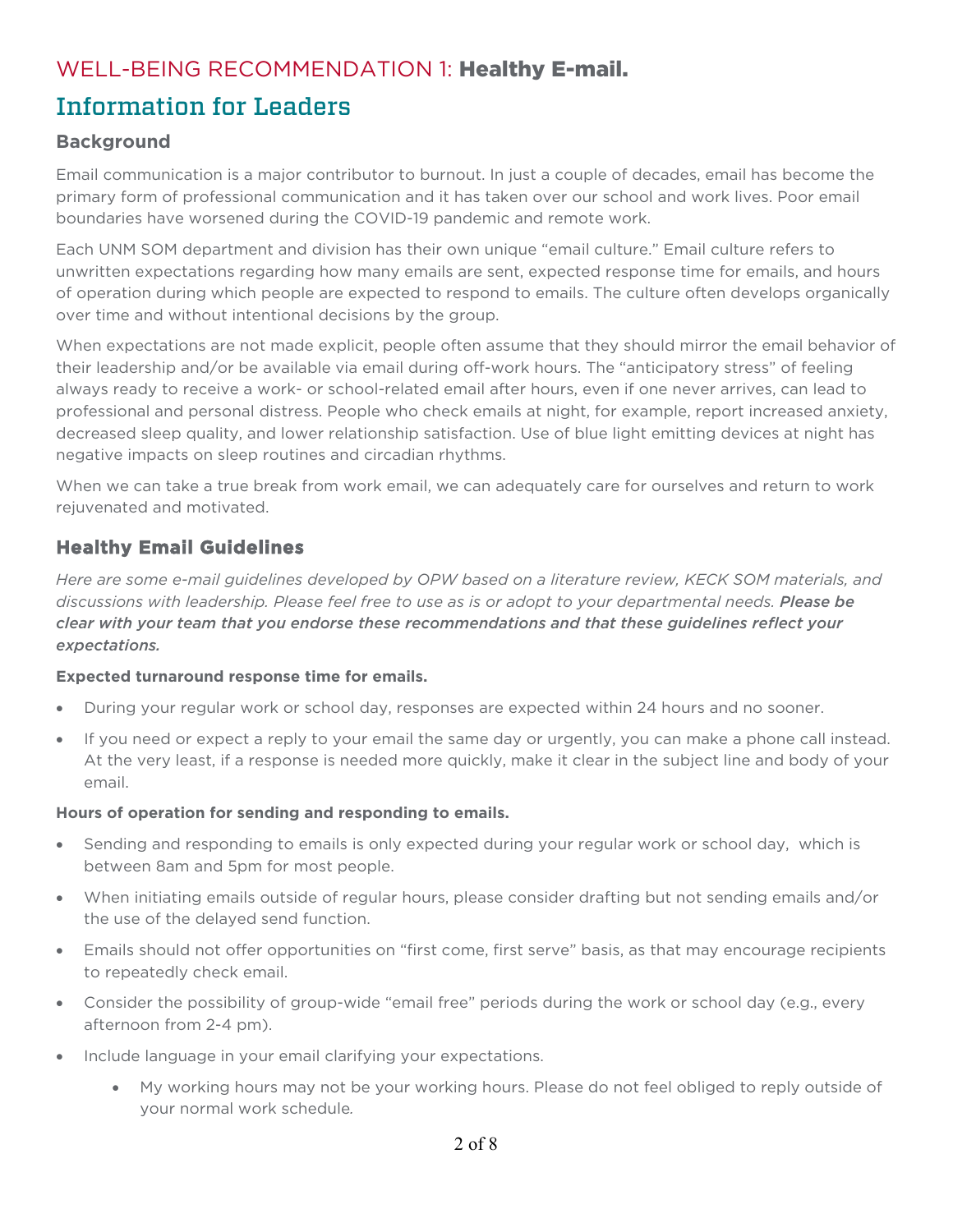### **Controlling volume of email.**

- Sender can put "no need to reply" in subject heading or at beginning of email to eliminate need for acknowledgment replies – *Subject: New department email guidelines. No need to reply.*
- Do not send one-line emails such as "thank you," "got it," or "done."
- Having to respond does not need to be the default assumption. If a response is needed, make clear to recipients what kind of response you need from them and the due date. – *Please reply with any questions or indicating that you have no further questions by Monday at 5 pm.*
- Eliminate use of "reply all" function unless critical to communication.

#### **Organization, readability, and clarity of emails.**

- In the email subject line, include a title that specifically shares nature of content and a due date. *Subject: Draft of new Email Communication Guidelines policy – feedback requested by March 1.*
- Keep email to short paragraphs of 3-5 sentences. If it needs to be longer, use the attachment function.
- If you have multiple emails regarding a similar topic, add to same thread rather than separate emails.
- Emails are great for sharing information and often ineffective for conveying feelings such as sadness, disbelief, hope, indignation, exasperation, fatigue, etc. Save emotional conversations for when you can talk directly with someone.

#### **Create good personal habits.**

- Refrain from reading and writing emails after hours.
- Experiment with "email-free times" during working hours to improve your ability to make progress on bigger projects. You can set an away message during those periods with instructions on people can reach you with urgent matters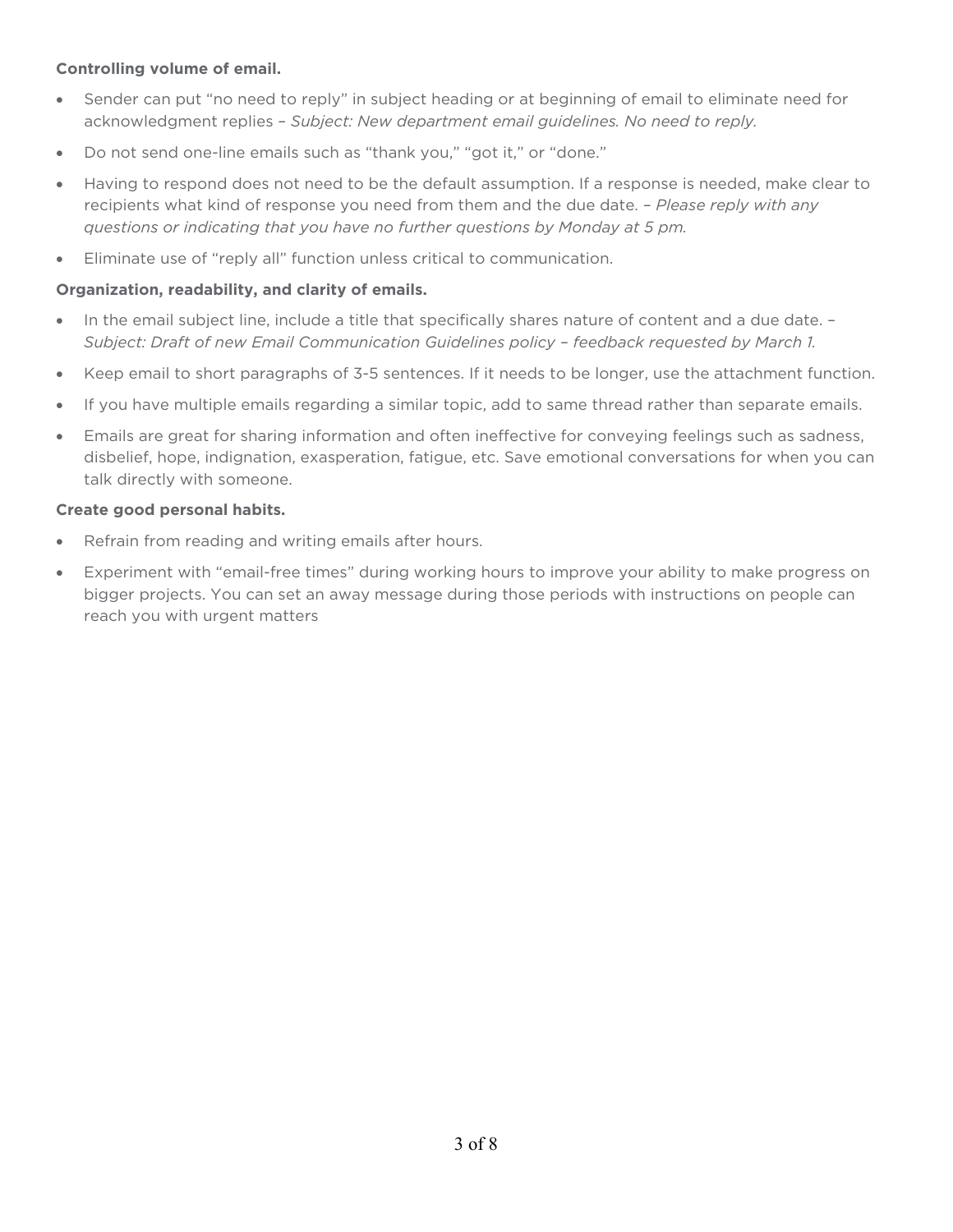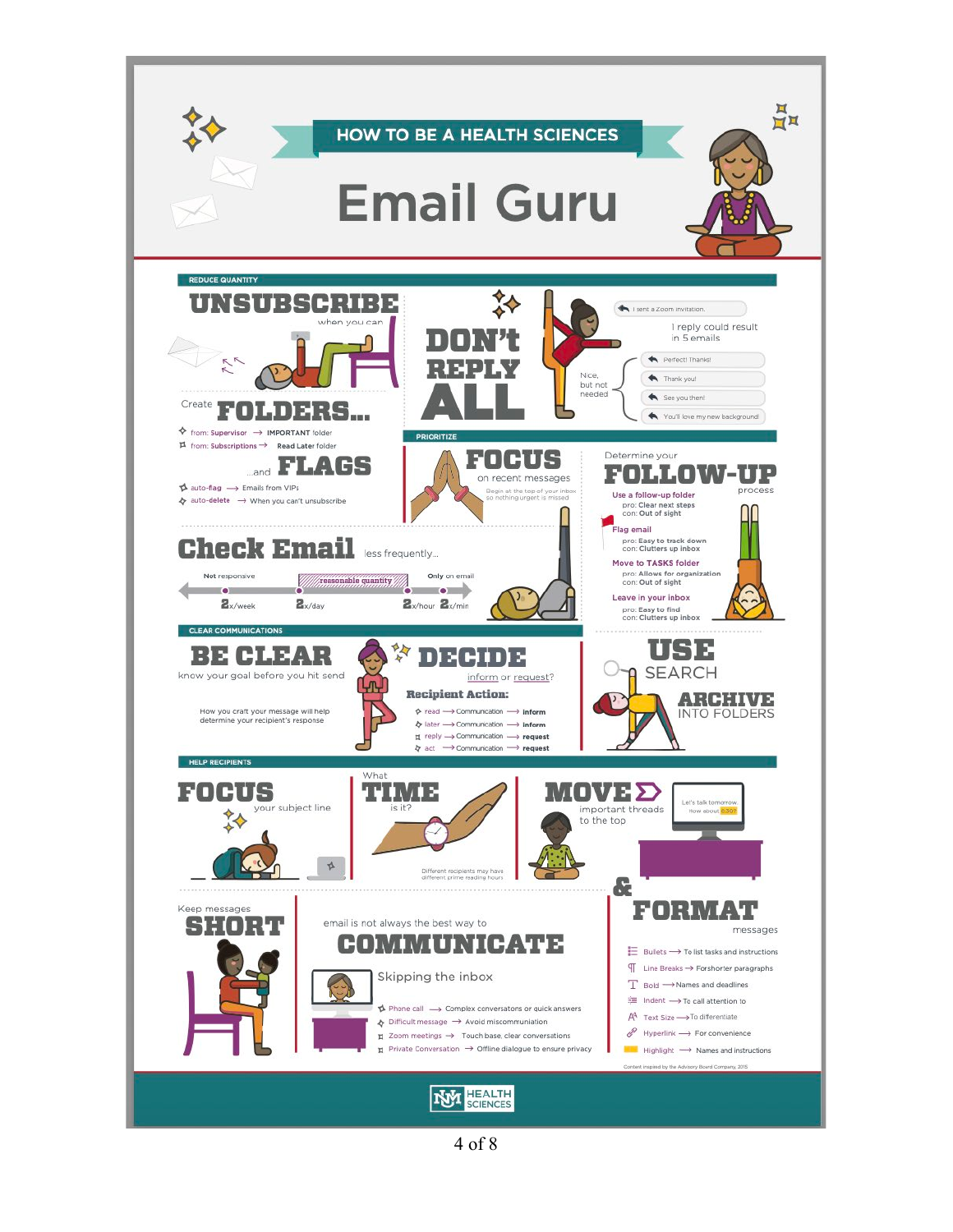# WELL-BEING RECOMMENDATION 2: Healthy Meetings.

# Information for Leaders

### **Background**

People in professional and academic environments are overwhelmed by the increase in the number of meetings in recent years. Feelings of zoom fatigue, time scarcity, decreased productivity, low morale, and overwhelm are leading to what some are calling "[The Great Resignation](https://www.ama-assn.org/practice-management/physician-health/medicine-s-great-resignation-1-5-doctors-plan-exit-2-years?utm_source=BulletinHealthCare&utm_medium=email&utm_term=022022&utm_content=physicians&utm_campaign=article_alert-morning_rounds_editors_edition)."

Improving the effectiveness of meetings and reducing the overall number of meetings can have a substantial positive impact on the well-being of groups. For the unit, reducing meeting-related stress can help reduce employee burnout, improve job satisfaction, and increase retention. For the individual, more self-directed time allows for increased productivity and workflow, better focus, **[deep work](https://www.npr.org/2017/07/25/539092670/you-2-0-the-value-of-deep-work-in-an-age-of-distraction)**, and higher innovation, creativity, and flow state.

### **Healthy Meeting Guidelines**

*Here are some meeting guidelines developed by OPW based on a literature review, Keck SOM materials, and discussions with leadership. Please feel free to use as is or adopt to your departmental needs. Please be clear with your team that you endorse these recommendations and that these guidelines reflect your expectations.*

### **Assess if a meeting is necessary:**

- Does a decision need to be made or is information being conveyed? If the latter, consider disseminating through e-mail, TEAMs, or another forum.
- Only invite individuals vital to decision-making,
- Can you reduce the frequency and/or the length of some meetings? Can you excuse some people from attending standing meetings? When we are not in a surge, think about reducing meetings to the frequency, length, and participation they were pre-pandemic.

#### **Be respectful of everyone's time:**

- Start and end meetings on time.
- Shorten 60-minute meetings to 50 minutes and shorten 30-minute meetings to 25 minutes.
- Avoid scheduling meetings during the lunch hour.
- Avoid scheduling meetings at the start or end of work or school days/weeks to respect for those who may have child-care drop off or pick-up duties.
- With few exceptions, meetings should be held withing working hours. Save after-hours meetings for urgent business when no other meeting times are possible, or a meeting is called on short notice.

#### **Be respectful of your own time:**

- If you have some control over your schedule, create a schedule that works best for you. Consider having "meeting blocks" during specific times or days of the week. Alternately, you can spread your meetings throughout the week, so that you don't feel overwhelmed on any given day.
- Consider a "[meeting-free block](https://hbr.org/2017/02/how-to-establish-a-meeting-free-day-each-week)" of a day or half- day where you do not schedule any meetings, and instead dedicate that time to other work tasks.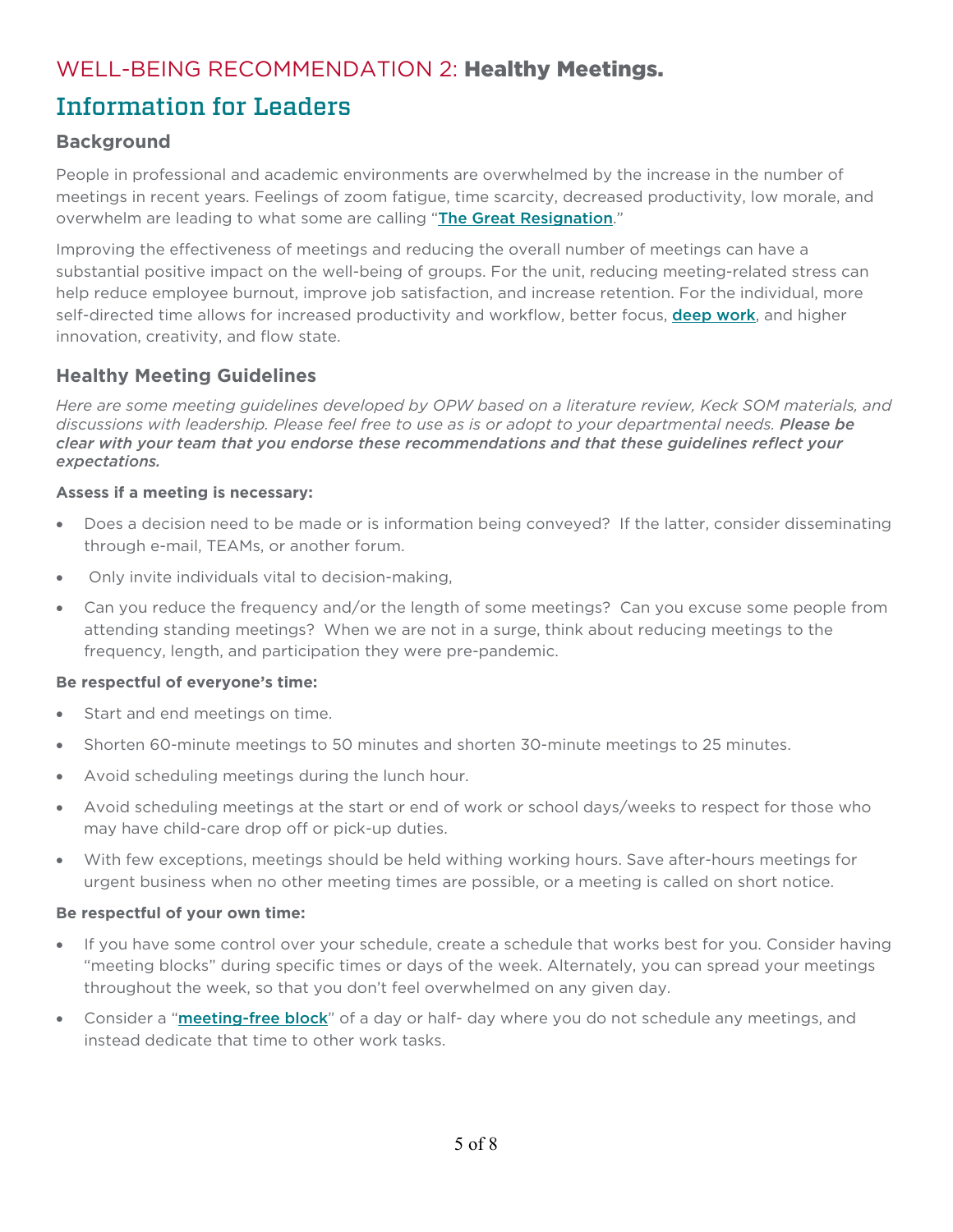#### **Make the most use of everyone' time:**

- Set an agenda for every meeting. Ideally, the agenda and pre-reading should be sent two-days in advance of the meeting or sooner and include specific goals to accomplish during the meeting for each agenda item.
- Stick to the agenda and focus on achieving your set goals.
- End each meeting with everyone repeating their action items and due dates to enhance clarity of expectations.
- If the conversation veers off into one that only involves certain team members, table that discussion for later and bring the conversation back to the topic that requires engagement at everyone in attendance.

#### **Virtual or in-person:**

- As we move back to more in-person meetings, allow for time to move from one meeting location to another when scheduling, and be explicit about whether the planned meeting is in-person or virtual.
- Consider polling meeting participants to get a sense of their preference for in-person vs. virtual.
- There are benefits to in-person meetings, including the spontaneous interactions that can occur between meeting participants. Reading non-verbal cues is easier in in-person meetings than on Zoom. People are more engaged with in-person meetings - on a virtual platform, it is too tempting to check e-mail or engage in other non-meeting activities. More complex topics are best addressed in-person, as are any topics likely to generate strong emotions.
- Virtual meetings will continue to have a place. They are a great way to bring people together from distant locations and reduce travel cost and time. They do not require a reserved meeting room. They may enable someone to juggle childcare or other home needs.

#### **Use meeting time to build community and role model healthy practices:**

- Start with appreciation, belonging, and shout-outs.
	- o Incorporate check-ins or ice breakers at the beginning.
	- o Acknowledge that everyone is busy, and you appreciate them attending this meeting.
	- o Ask 2-3 people in the room to give a "shout out" to a fellow team member for a specific contribution or initiative (the more specific, the more meaningful the recognition)
- Be vulnerable
	- o Self-disclosure about a challenge you have faced, or help-seeking can foster trust can encourage others to be more open and trusting
- Use meetings as a time to hear from everyone in the room avoid having one person lecturing the whole session by sending out fact sheets/information in advance.
- Consider standing during short meetings or for part of the time during longer meetings. Invite other people to stand up and stretch as needed/wanted.
- When (and ONLY WHEN) pandemic rules have lifted, consider whether eating or drinking is OK during your meetings.
- Use functions like the chat box, polling, and raise hand so that quieter participants may contribute.
- Provide adapted programming or alternative activities for those with disabilities.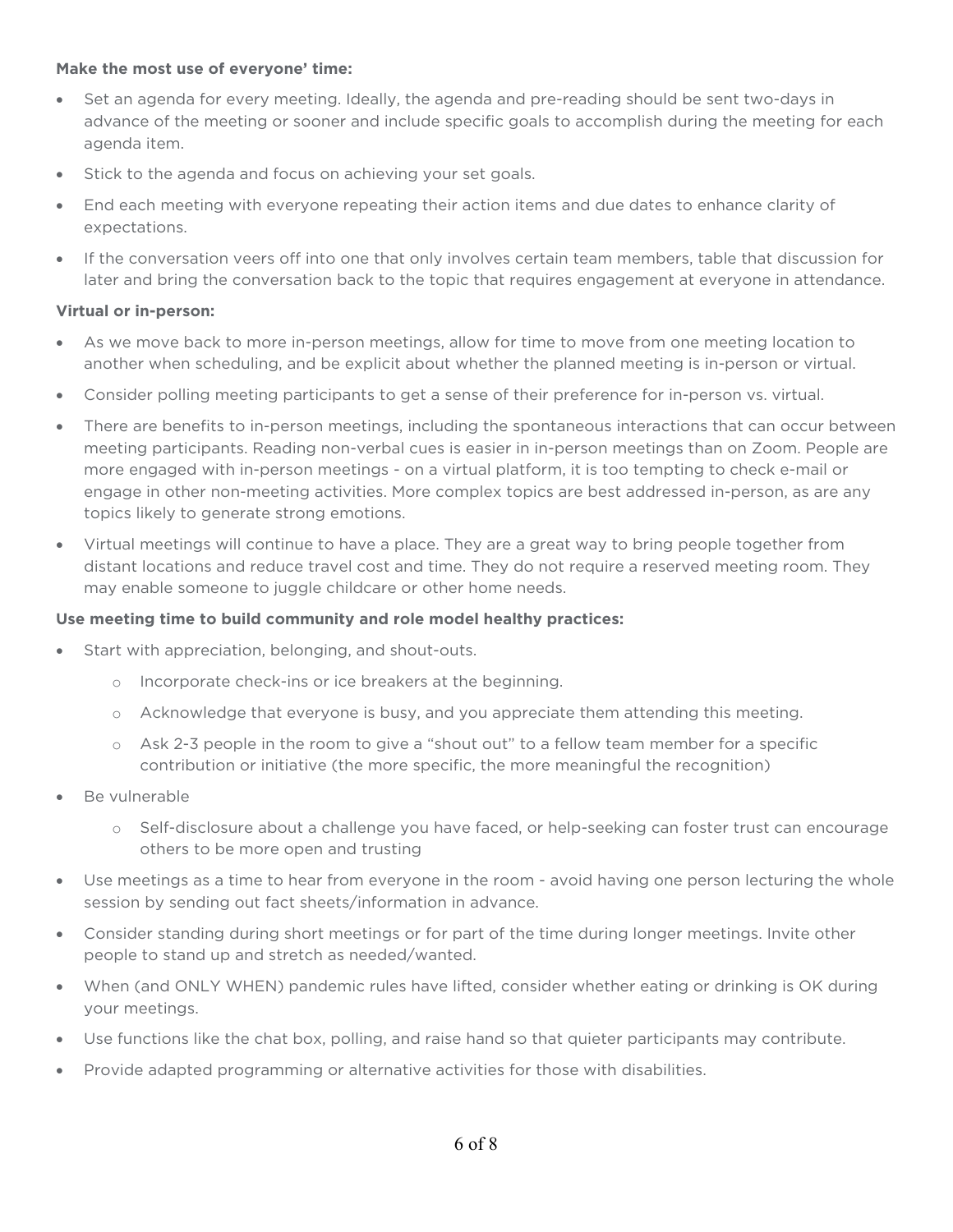# WELL-BEING RECOMMENDATION 3: Healthy Teams.

# Information for Leaders

### **Background**

Feeling appreciated for one's authentic and unique self at work and school is deeply linked to professional well-being. Human beings are highly social creatures, and it is a basic human need to feel like we belong to a group – that we are included, connected, seen, and valued. Areas of the brain such as the hypothalamus are affected when we feel appreciated, and appreciation leads to greater social and prosocial emotions and interactions with colleagues. Appreciation efforts have been shown to improve morale, comradery, and engagement, as well has having direct and substantial impacts on professional and academic performance.

When appreciation is not made explicit, people often assume that they are not valued – or that they are devalued. When team members are openly appreciated, it creates positive feelings, good memories, higher self-esteem, greater relaxation, and higher optimism about work and school – as well as a "pay it forward" and "we're in this together" mentality, which can spread exponentially through your group or team through positive feedback loops.

## **Healthy Meeting Guidelines**

*Here are some team guidelines developed by OPW based on a literature review, material developed at Keck SOM, and discussions with leadership. Please feel free to use as is or adopt to your departmental needs. Please be clear with your team that you endorse these recommendations and that these guidelines reflect your expectations.*

### **Recognize and appreciate**

- Start with appreciation, belonging, and shout-outs.
	- o Incorporate check-ins or ice breakers at the beginning.
	- o Acknowledge that everyone is busy, and you appreciate them attending this meeting.
	- o Ask 2-3 people in the room to give a "shout out" to a fellow team member for a specific contribution or initiative (the more specific, the more meaningful the recognition)
- Be vulnerable
	- o Self-disclosure about a challenge you have faced, or help-seeking can foster trust can encourage others to be more open and trusting
- Honor what you value
	- o Best team player
	- o Least likely to be checking e-mail after hours
	- o Most trusted by colleagues
	- o Early adapter
	- o Demonstrates random acts of kindness
	- o Best teacher